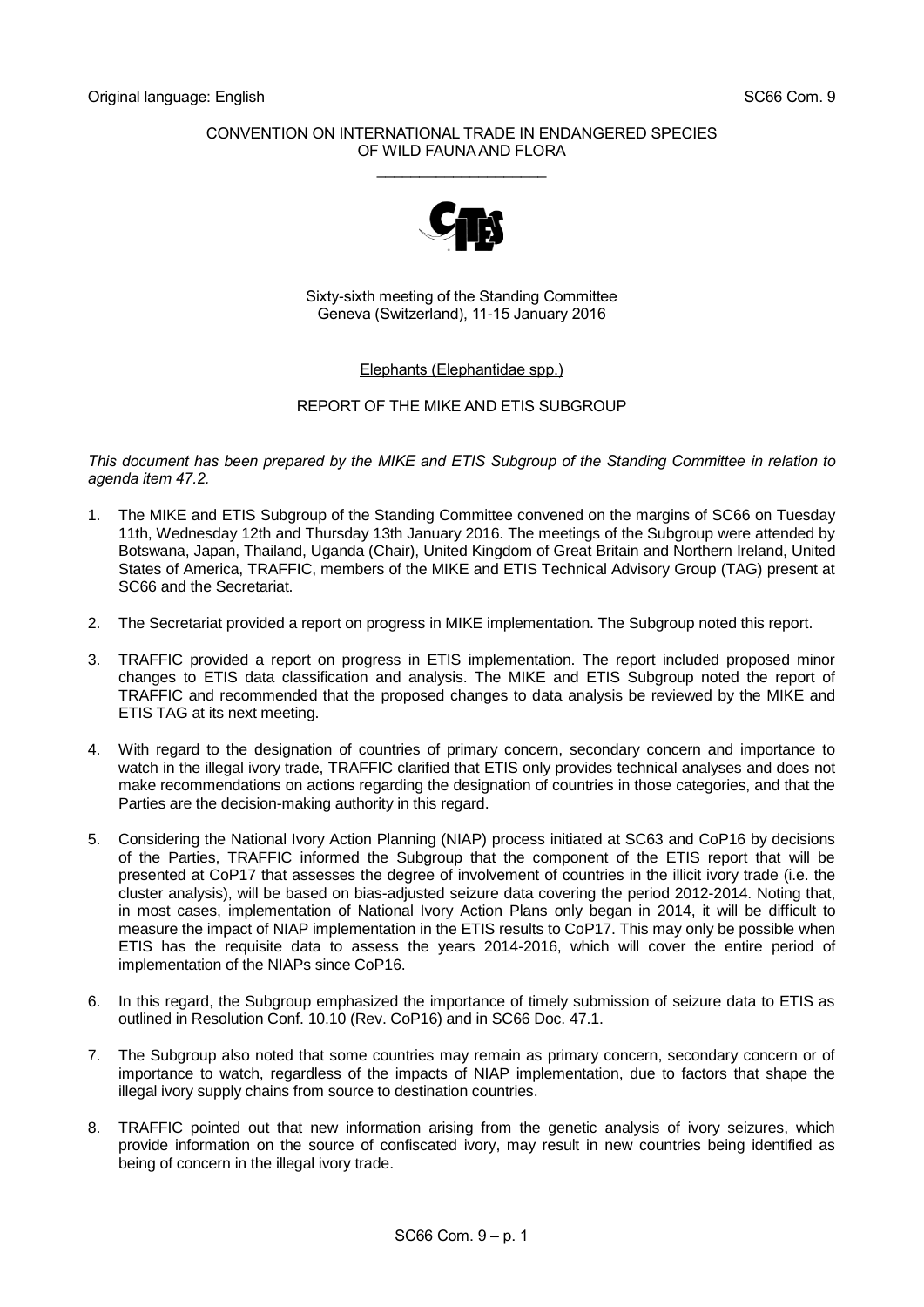9. The Subgroup also considered and adopted a data access and release policy for ETIS, and agreed that the policy should be incorporated into the revision of Resolution Conf. 10.10 (Rev. CoP16) that will be prepared for CoP17. In the interim, the Subgroup indicated that access and release of ETIS data should already be guided by the policy as approved by the Subgroup. The approved ETIS data access and release policy, which reflects the *status quo* that has been in effect since the inception of ETIS in 1998, is as follows:

## ETIS Data Access and Release Policy

### *Definitions*

*Information is hereby defined as the outcomes and outputs of ETIS data analysis, including summaries and aggregates in different forms, trends and other analytical presentations, and the relationships and factors which comprise underlying trade dynamics.*

*Data is hereby defined as the facts gathered through ETIS processes on individual seizures, including that collected using the CITES 'Ivory and elephant product data collection form' or other mechanisms used for obtaining elephant product seizure data. It also includes data that is part of the subsidiary databases within ETIS, and any other data that have been primarily collected under ETIS auspices to facilitate ETIS analyses.* 

### *Access to ETIS Information and Data*

*Summaries and the aggregates of data provided by ETIS, and the analyses of such data, constitute information and will be considered to be in the public domain once they are published on the CITES website or otherwise publicly distributed.*

*The detailed data on individual seizure cases submitted to ETIS are owned by the data providers, which in most case are the CITES Parties. Any data relating to a CITES Party will be accessible to that Party for information and review purposes, but will not be released to any third party without the consent of the Party concerned. Data may also be released to contractors (e.g. statisticians) or other researchers (e.g. MIKE ETIS Subgroup-approved research collaborations) under appropriate non-disclosure agreements*.'

10. In accordance with the terms of reference of the MIKE and ETIS Technical Advisory Group, as approved by the MIKE and ETIS Subgroup at SC65, the Secretariat presented nominations for new subregional members of the TAG as proposed by the African elephant range States. The Secretariat also submitted a nomination for one of the members of the TAG in the global category. The Subgroup approved these nominations. As a result, the current composition of the MIKE and ETIS TAG is as follows:

| <b>Member category</b>        | <b>Nominated</b>            |
|-------------------------------|-----------------------------|
| Subregional (Central Africa)  | Leonard Mubalama            |
| Subregional (Eastern Africa)  | <b>Chris Thouless</b>       |
| Subregional (Southern Africa) | <b>Russell Taylor</b>       |
| Subregional (West Africa)     | Emmanuel Hema               |
| Subregional (South Asia)      | Raman Sukumar               |
| Subregional (Southeast Asia)  | Li Zhang                    |
| Global                        | Eleanor Jane Milner-Gulland |
| Global                        | Hugo Jachmann               |
| Global                        | <b>Esmond Martin</b>        |
| Global                        | Ken Burnham                 |
| Co-opted (AfESG chair)        | <b>Holly Dublin</b>         |
| Co-opted (AsESG chair)        | <b>Vivek Menon</b>          |